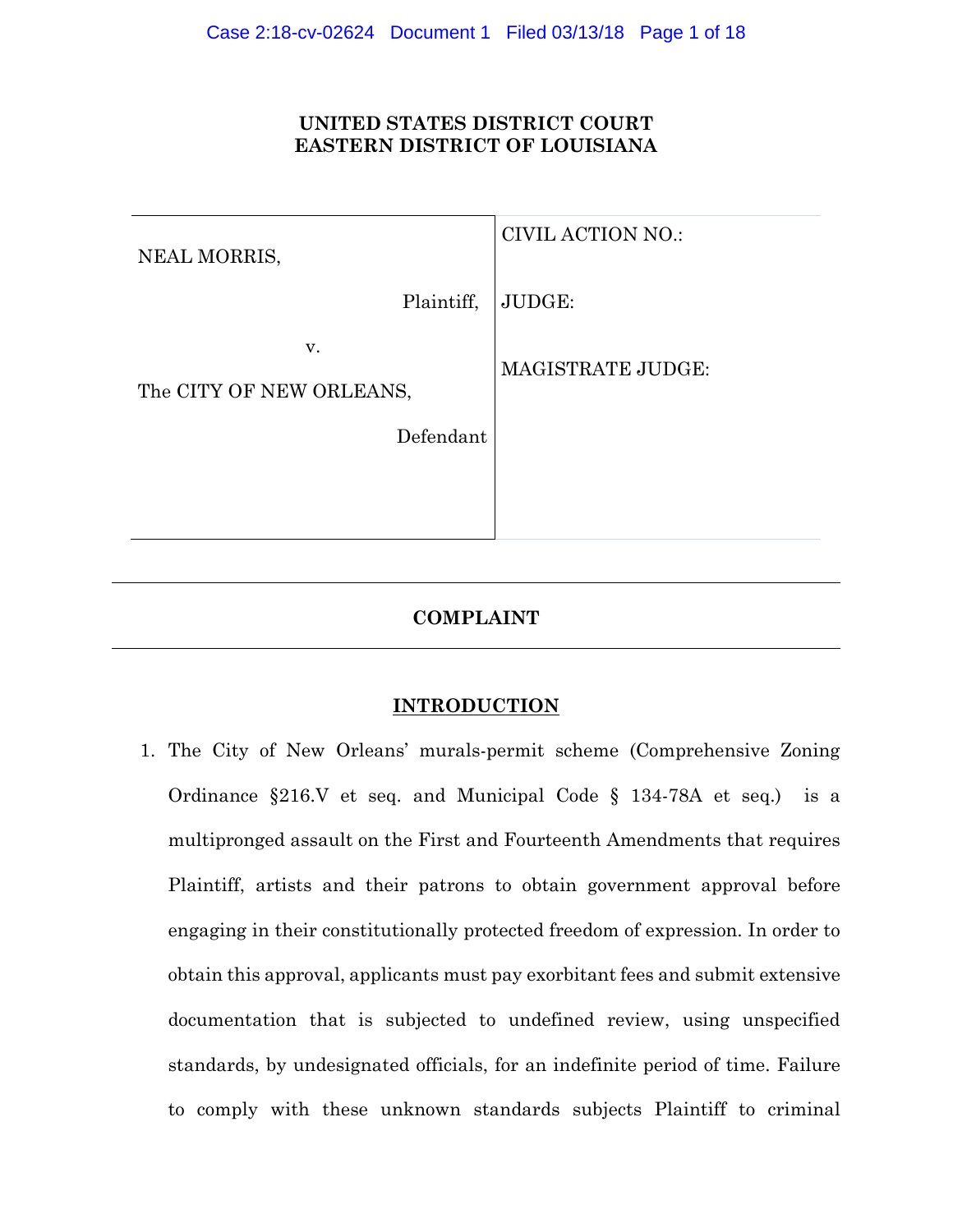#### Case 2:18-cv-02624 Document 1 Filed 03/13/18 Page 2 of 18

sanctions. Under the aegis of aesthetic regulation, the City has unconstitutionally deemed itself an arbiter of permissible artistic expression.

- 2. Under New Orleans' (the "City") scheme, Plaintiff must obtain prior approval for any murals on his property from no less than three City departments and the City Council itself. At each juncture, Plaintiff must attempt to meet vague, overbroad, uncabined or nonexistent standards in order to obtain the required approval. Moreover, Plaintiff is subject to criminal sanctions for noncompliance.
- 3. Accordingly, Plaintiff Neal Morris brings this Complaint seeking a declaratory judgment that the City's murals-permit scheme is unconstitutional. Plaintiff further seeks an injunction barring enforcement of the scheme to the extent that it punishes expressive art that has been commissioned by the property owner but has not been approved by the government after vetting of its content and artistic merit. Plaintiff alleges violations of his rights to free speech, due process, and equal protection.

#### **JURISDICTION AND VENUE**

- 4. Plaintiff brings this action under the First and Fourteenth Amendments to the United States Constitution, and 42 U.S.C. §§ 1983 and 1988.
- 5. The Court has jurisdiction over Plaintiff's federal claims pursuant to 42 U.S.C. § 1331 (federal question).
- 6. Venue is proper pursuant to 28 U.S.C. § 1391(b)(1) because the defendant residents in this district and 28 U.S.C. § 1391(b)(2) because a substantial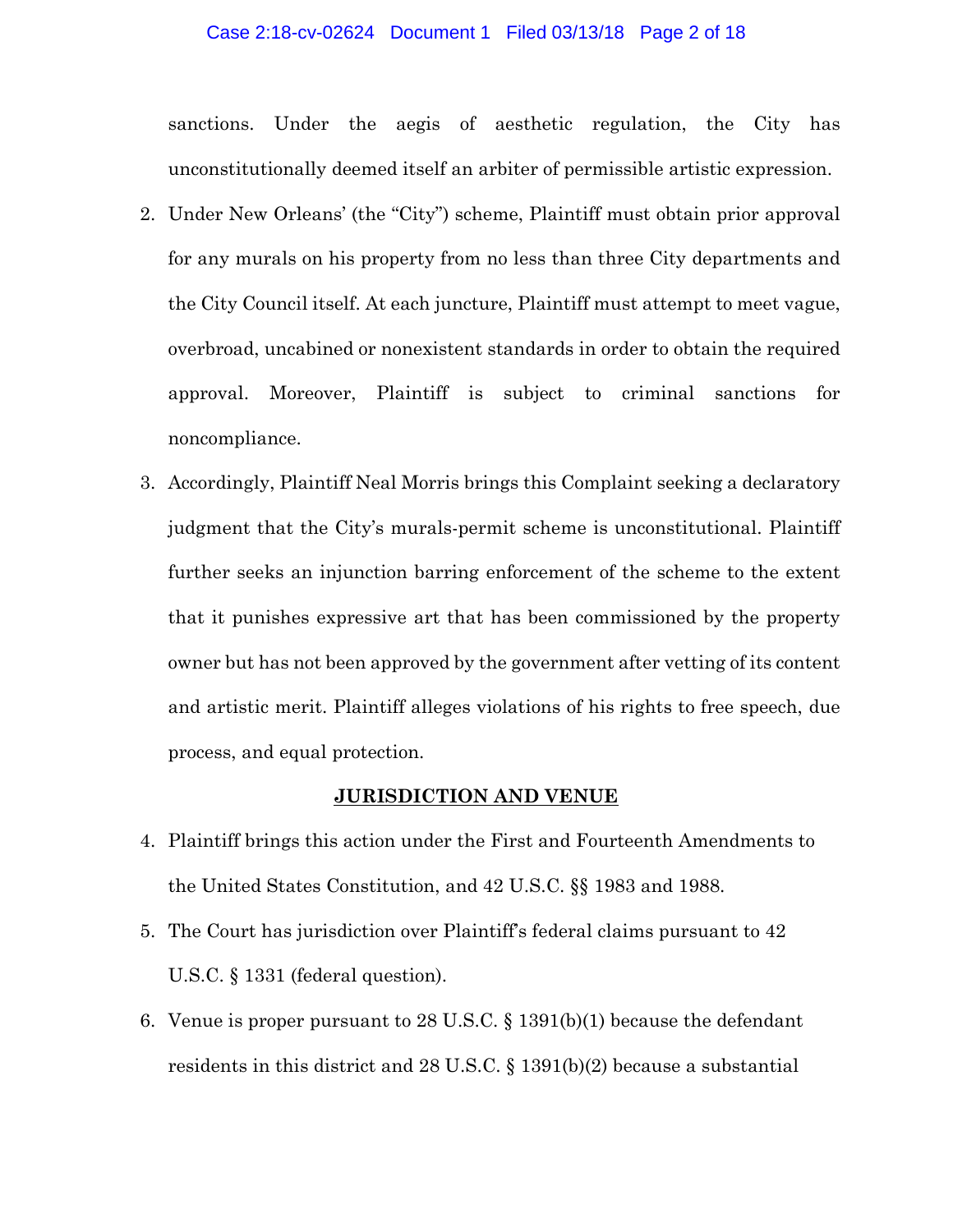part of the events or omissions giving rise to Plaintiff's claims occurred in this district.

7. Declaratory relief is authorized by 28 U.S.C. §§ 2201 and 2202. A declaration of law is necessary to determine the respective rights and duties of the parties.

## **PARTIES**

- 8. Plaintiff Neal Morris is a resident of Orleans Parish, a homeowner and owner of several commercial properties at locations throughout the City. He has commissioned, and/or placed a number of artistic murals on locations he owns.
- 9. Defendant, the City of New Orleans, is a political subdivision of the State of Louisiana and a municipal corporation organized under the laws of the State of Louisiana and the Home Rule Charter of the City of New Orleans, subject to the jurisdiction and venue of this Court. At all times relevant hereto the City acted within the scope of its authority as a municipality chartered under the laws of the State of Louisiana.

## **FACTUAL ALLEGATIONS**

10.The City of New Orleans has a murals-permit scheme that is an amalgam of overlapping regulations set forth in its Comprehensive Zoning Ordinance ("CZO") and Municipal Code (the "Code"), both of which regulate the installation of artwork on all private property throughout the City.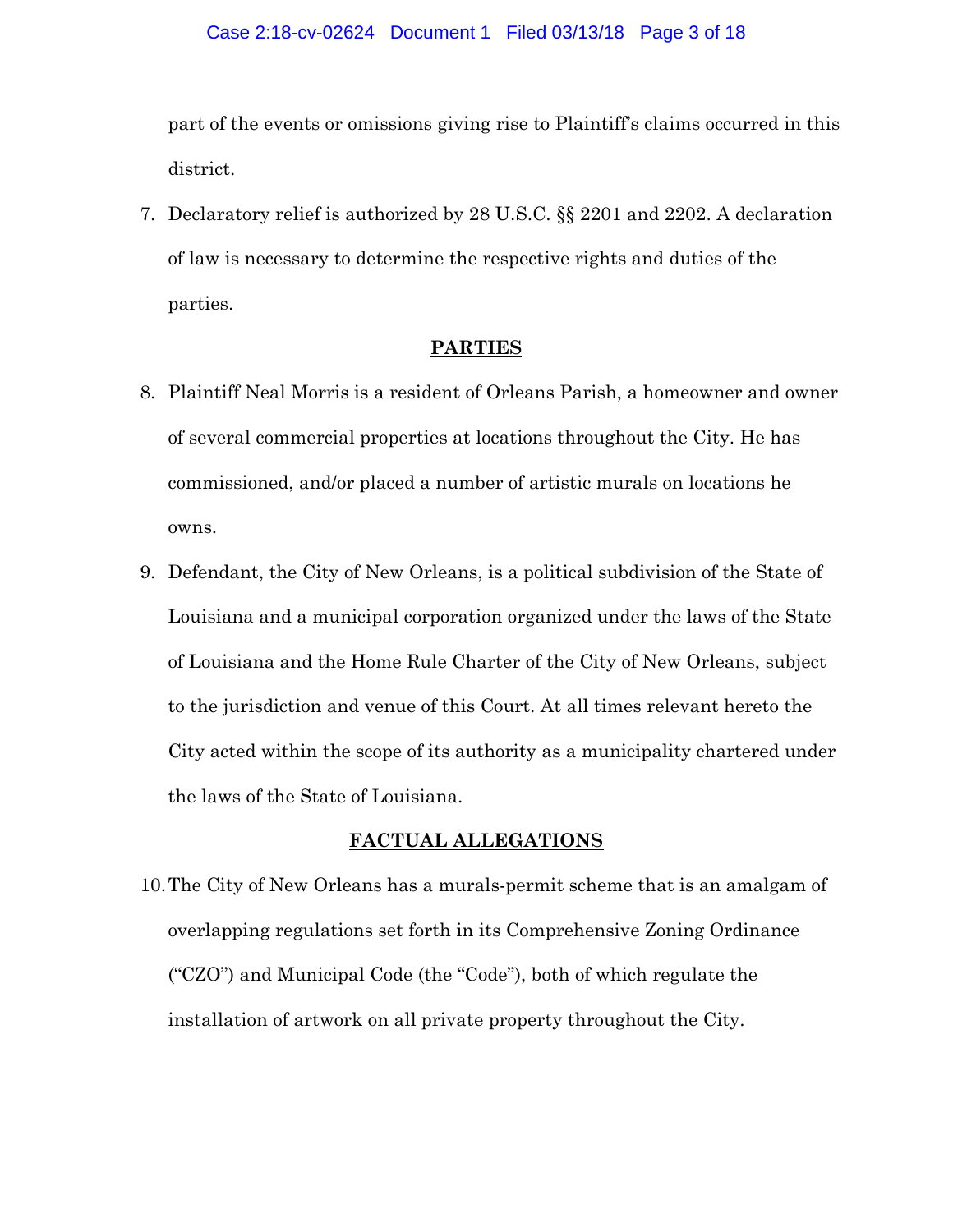- 11.On October 23, 2017, Plaintiff visited City Hall and attempted to ascertain the process for obtaining a mural permit and the criteria used to determine approval. City officials were unable to provide the requested information.
- 12.On November 4, 2017, Plaintiff Mr. Morris had a mural painted on a property at 3521 South Liberty Street. The property's registered owner is a limited liability company, New Orleans Apartment Management and Marketing, which is owned by Plaintiff Morris.
- 13.The mural presents an excerpt from an infamous quotation by President Donald Trump, using images instead of certain offensive words. Trump's comments were recorded during a 2005 "Access Hollywood" segment. The mural is pictured below.

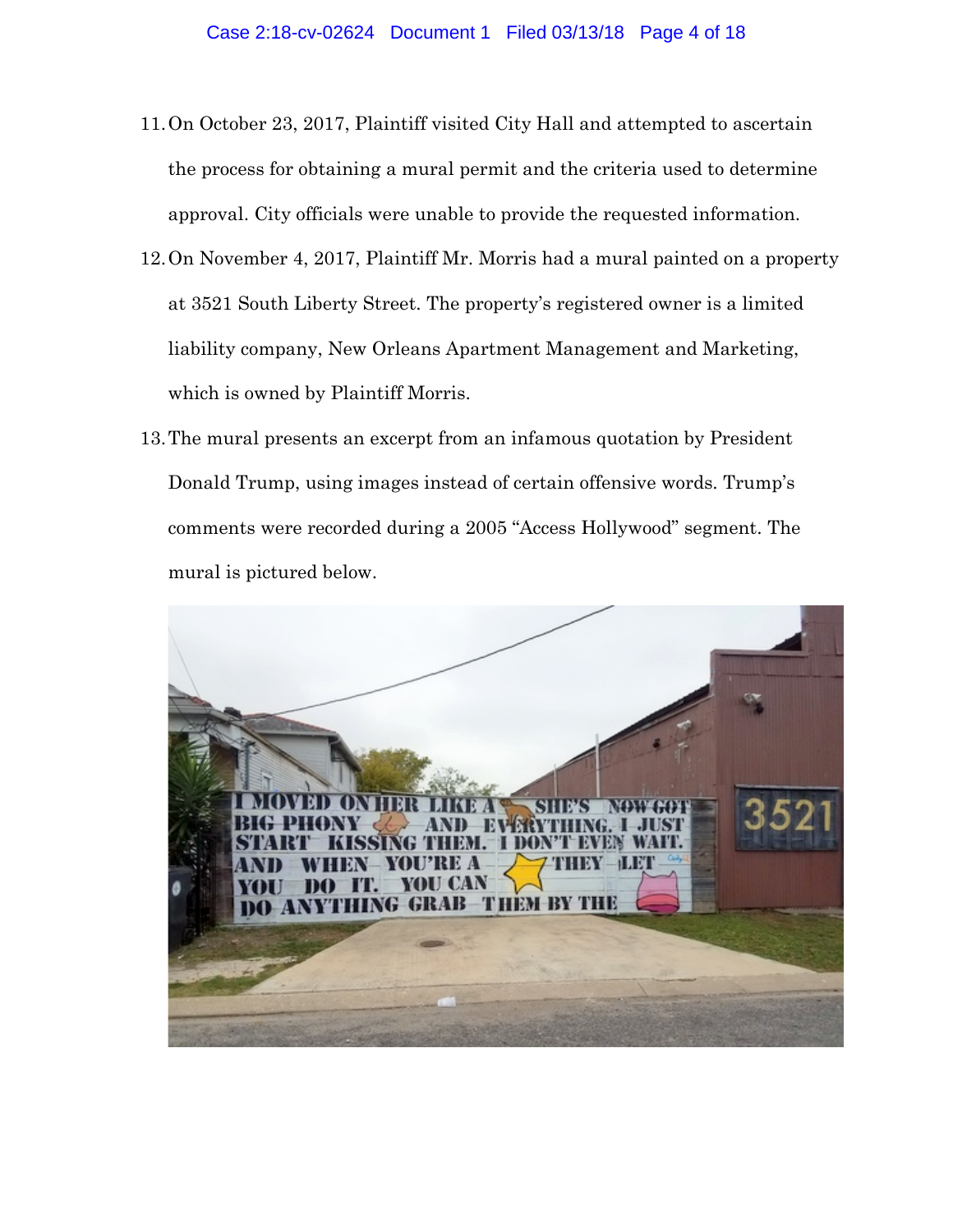- 14. A few days after the mural was painted, a news outlet, the Uptown Messenger, printed a story about the mural, noting that murals "are typically regulated by the Historic District Landmarks Commission and the City Council."[1](#page-4-0)
- 15.On the same day that the news article was published, the City of New Orleans Department of Safety and Permits issued a letter informing Mr. Morris of a zoning violation. The letter from Jennifer Cecil, director of the City's "One Stop for Permits and Licenses," stated that an inspection of the property on Nov. 8, 2017 revealed a violation, and it cited Section 12.2.4(8) of the CZO, which the letter referenced as "Prohibited Signs—Historic District." See Exhibit A.
- 16. The letter carried the following description: "The mural on the building on this property is not allowed in that the property is zoned residentially and murals shall not be permitted in any residentially zoned historic district." Id.
- 17. The letter advised Plaintiff Morris to remove the mural by Nov. 22, 2017. Id.
- 18. The letter also stated that "failure to correct the violations by the date specified … will cause the Department of Safety and Permits to initiate appropriate legal action to secure compliance." Id. It warned that failure to comply would yield "a maximum file or jail time for each and every day the violation continues plus court costs." Id.

<span id="page-4-0"></span> <sup>1</sup> Robert Morris, *Liberty Street mural depicts Trump's controversial advice on where to grab women*, UPTOWN MESSENGER, Nov. 8, 2017, available at: http://uptownmessenger.com/2017/11/liberty-street-mural-depicts-trumpscontroversial-advice-on-where-to-grab-women/#more-65273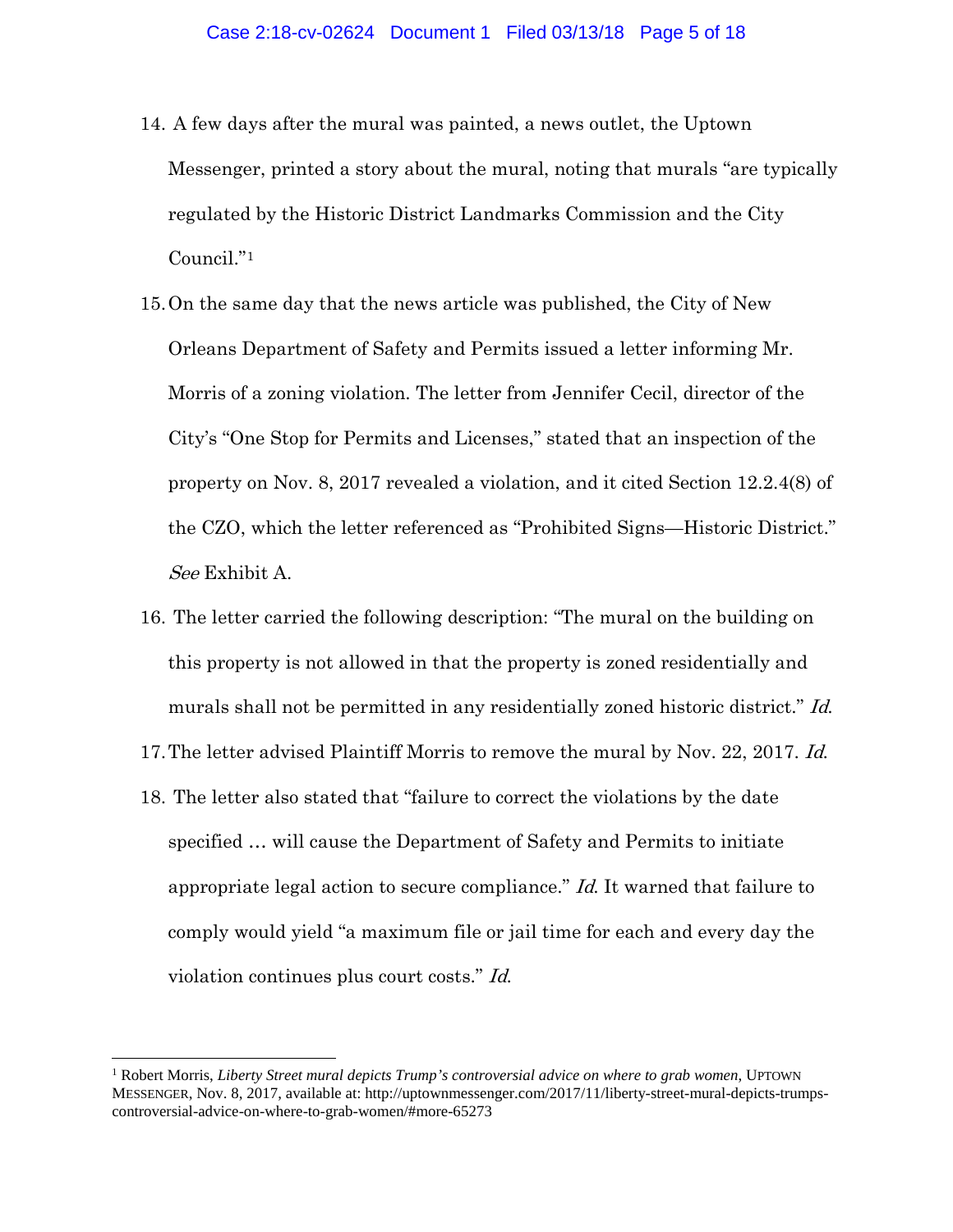- 19. The letter charges Mr. Morris with violation of Section 12.2.4(8) of the CZO.
- 20. This section does not exist. Moreover, the CZO does not include a section titled, "Prohibited Signs—Historic District." Finally, the CZO does not contain a blanket prohibition on murals in residentially zoned historic districts.
- 21. In an attempt to address the alleged violation, Mr. Morris responded with a letter, dated Nov. 17, 2017, in which he requested clarification of the alleged violation. See Exhibit B.
- 22.Mr. Morris received no response to his Nov. 17, 2017, letter.
- 23.Mr. Morris reasonably fears prosecution under the City's murals-permit scheme, and he asserts that it infringes his constitutionally protected freedom of expression by requiring him to gain the prior permission of the City in order to engage in protected expression.

#### Unconstitutional prior restraint on speech

- 24.The City's requirements for obtaining a mural permit subject Plaintiff and other property owners to a prior restraint on speech.
- 25.The City Code requires that all proposed murals be subject to "advance review and approval by the board of murals review prior to issuance of a permit." § 134-78.
- 26.Violation of the Code's mural provisions is a misdemeanor, conviction of which carries a minimum fine of \$500 for each violation. § 134-39.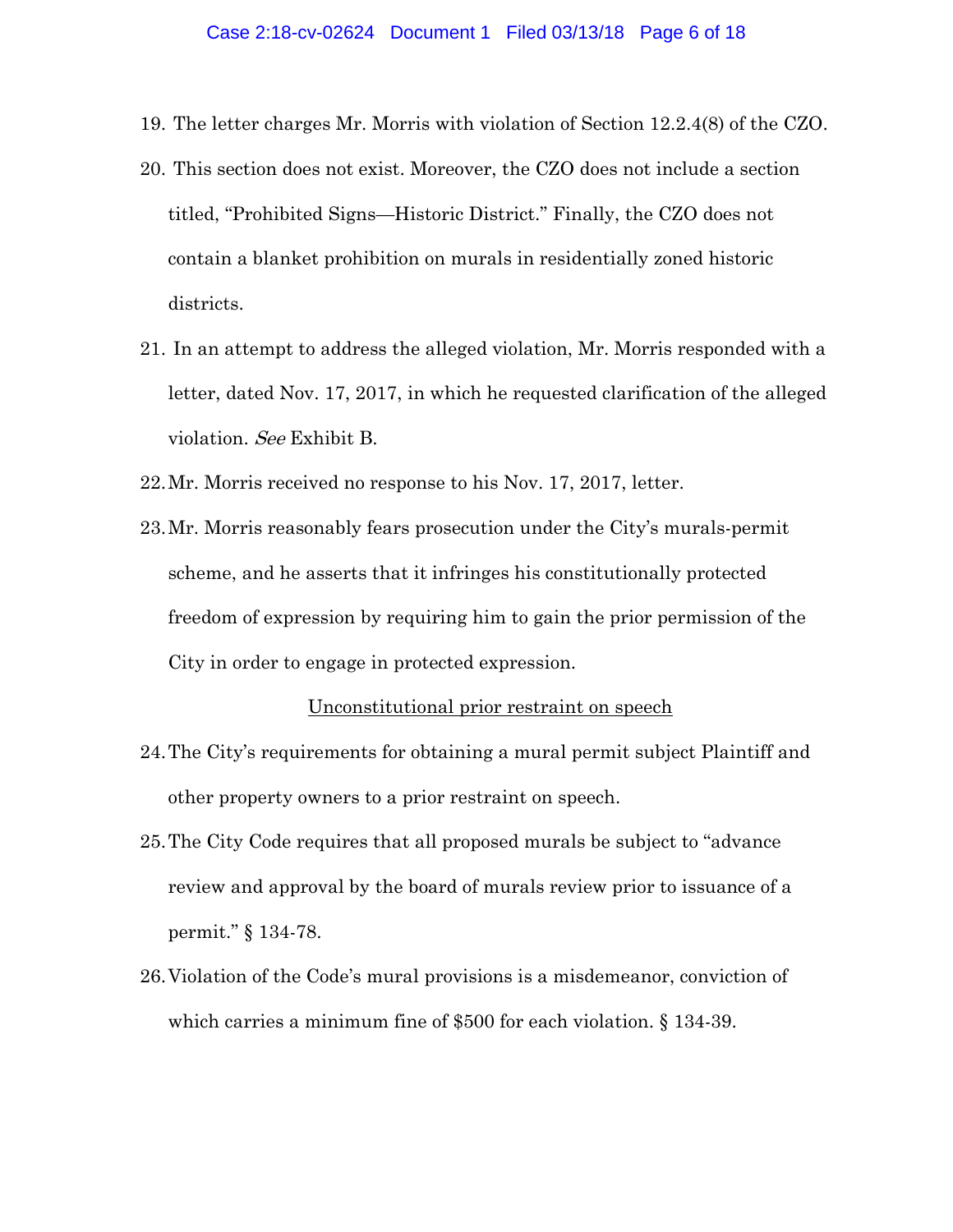- 27.The CZO forbids any person to "commence a mural installation on a site without development plan and design review approval by the Executive Director of the City Planning Commission and the Design Advisory Committee[.]" CZO  $\S 21.6$ . V. 1(a). A separate application is required for every mural. Id.
- 28.These rules apply throughout the City, regardless of the district in which a property is located.
- 29. In addition, a mural in a historic district or on a historically designated structure requires approval of the Historic District Landmarks Commission or Vieux Carré Commission before its review by the Design Advisory Committee. CZO § 21.6.V.1(b). If the Historic District Landmarks Commission or Vieux Carré Commission disapproves of the mural, it is prohibited. Id.
- 30.Violation of the CZO is a misdemeanor punishable by the maximum fine established in the Louisiana Revised Statutes, or a maximum of 150 days imprisonment, or both. CZO § 1.6.B.
- 31.Approval or denial of a murals permit, under the City's scheme, is left entirely to the unfettered discretion of City officials.
- 32.Consequently, as the above provisions demonstrate, any person who exercises her right to free expression by painting a mural on her property—without first obtaining government permission—faces criminal punishment. This is, by definition, a prior restraint on speech.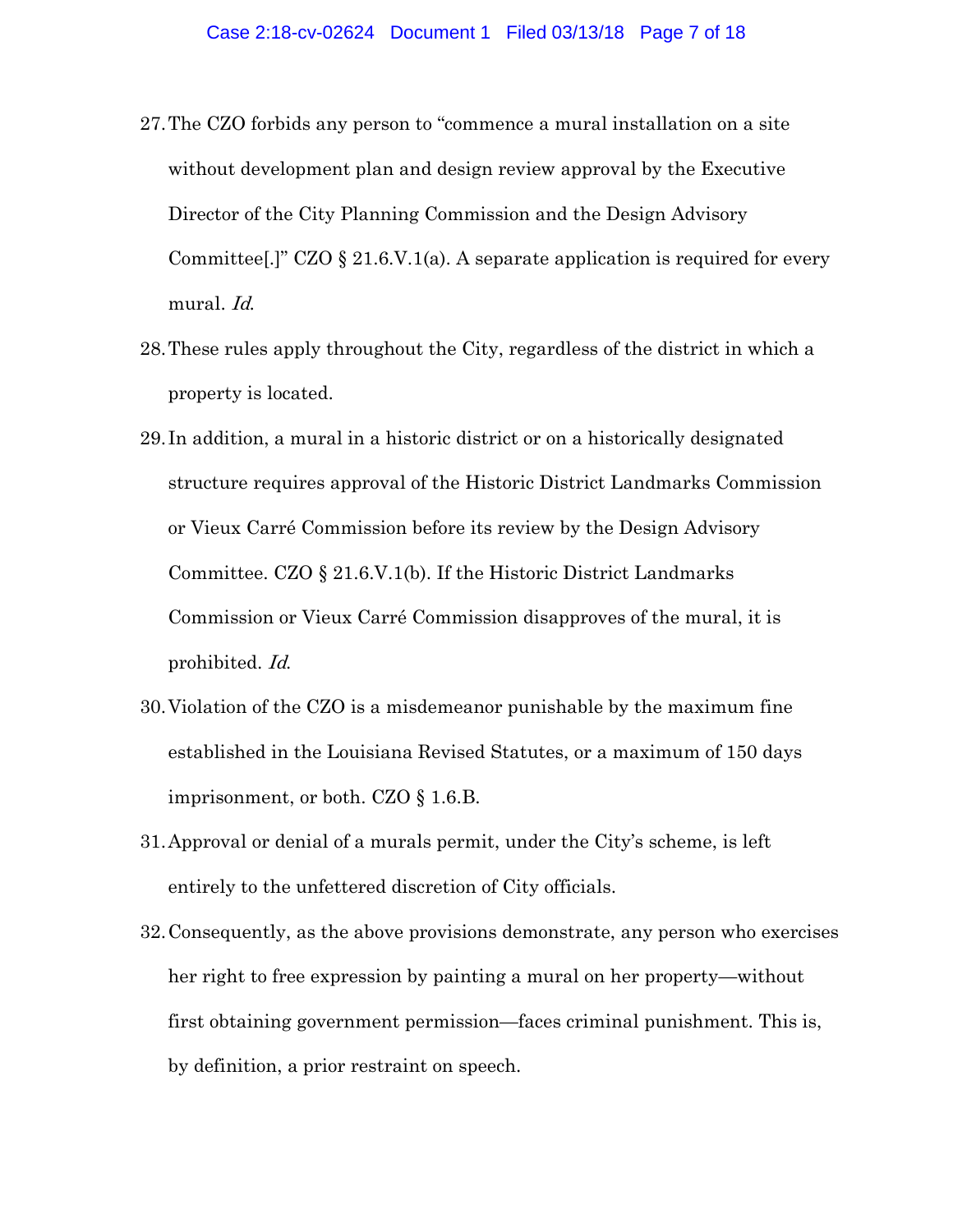#### Unconstitutional content-based restriction on speech

- 33.The City's murals-permit process is an unconstitutional, content-based restriction on speech.
- 34.A mural is defined as "a work of art painted or otherwise applied to or affixed to an exterior wall surface that does not include any on- or off-premise commercial advertising." CZO § 26.6.
- 35.By contrast, a sign is defined as "[an]y structure, display, device, or inscription which is located upon, attached to, or painted or represented on any land, structure, on the outside or inside of a window, or on an awning, canopy, marquee, or similar structure, and which displays or includes any numeral, letter work, model, banner, emblem, insignia, symbol, device, light, trademark, or other representation used as, or in the nature of, an announcement, advertisement, attention-arrester, direction, warning, or designation of any person, firm, group, organization, place, community, product, service, business, profession, enterprise, or industry." CZO §26.6.
- 36. In accordance with the above-cited definitions, a "mural" may also be a "sign," and a "sign" may be a "mural," but the two things are subject to a different regulatory framework based on their content.
- 37.For example, "political and non-commercial message signs" are exempt from sign-permit requirements. CZO §24.9.G.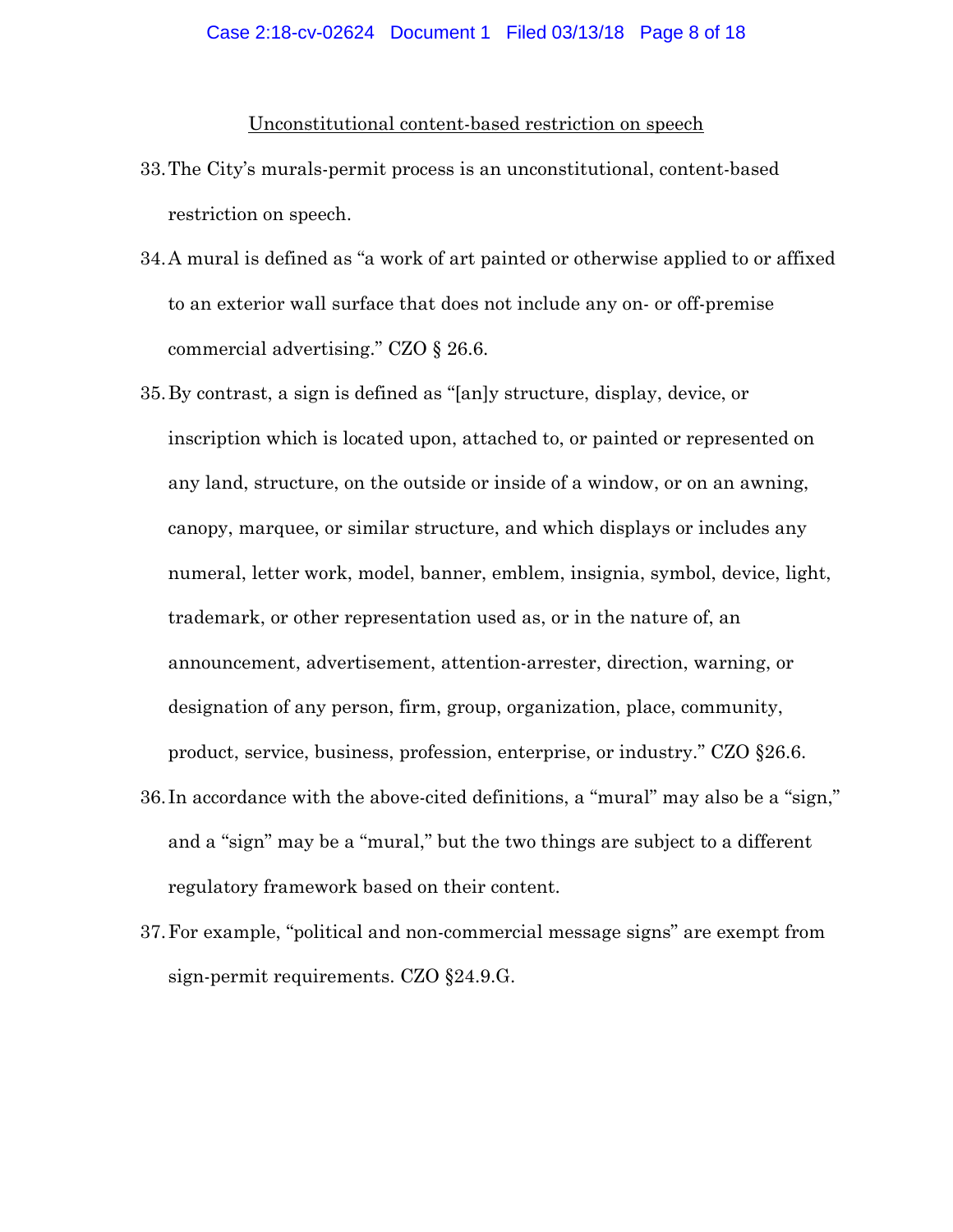- 38. Some permanent signs are also exempt from permit requirements, including flags, memorial plaques, municipal signs, parking lot information signs, and warning signs. CZO § 24.10.
- 39.Unlike some signs, no murals are exempt from the permit requirement.
- 40.Signs and murals are also treated differently with respect to fees. An application for a mural permit has a "one-time fee per applicant per mural location" of \$500. § 134-85(7). By contrast, review of an application for a sign permit is \$40 for an accessory sign, with a \$125 zoning review fee and a \$100 inspection fee. §§ 134-85(1), (2), (6).
- 41.Moreover, the City not only regulates murals differently from signs based on their content, it impermissibly subjects them to "acceptability" review based on their content.
- 42.Under the City Code, a permit application for a mural requires an architectural drawing or a computer-generated color rendering. § 134-78A(1). Under the CZO, a permit application for a mural requires a "general drawing and written description of the type of mural." CZO § 21.6.V.2(b).
- 43. The permit application for a mural also requires, *inter alia*, "detailed project" information and specifications which enable a design review by the staffs of the city planning commission, historic district landmarks commission and any other agency or organization deemed appropriate and necessary by the board of murals review." § 134-78A.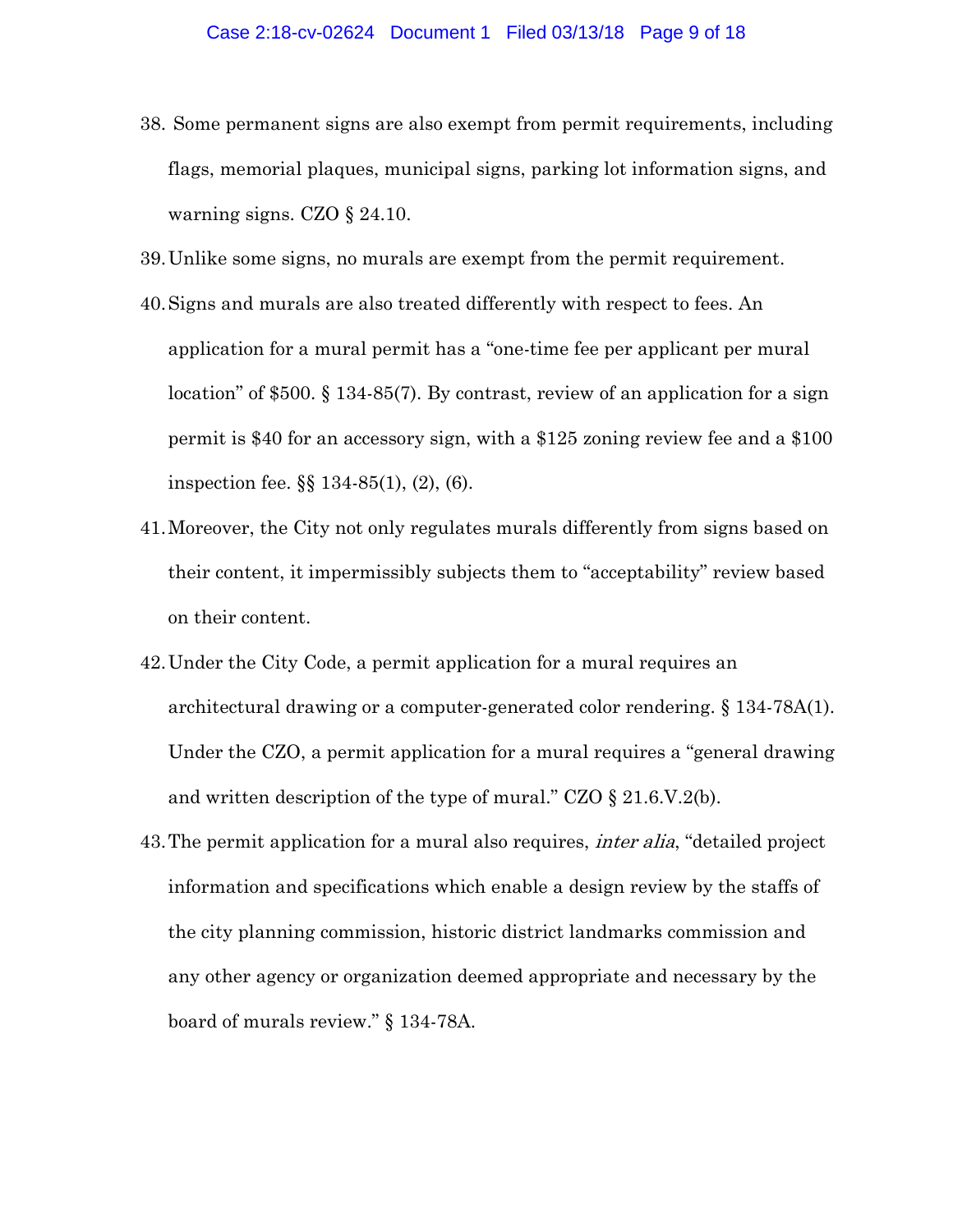- 44.For example, a mural by the artist Yoko Ono was recently painted on the side of the Ogden Museum at 925 Camp Street. Upon information and belief, no permit for the mural had been issued when it was painted on Nov. 15, 2017, and the building owner was never cited for a zoning violation for the mural.
- 45. In addition, City-owned buildings such as the firehouse at 801 Girod Street bear murals for which no permit has been issued, and for which no zoning violation has ever been issued.
- 46.The above-cited provisions demonstrate the City's unconstitutional, contentbased review of artistic works to determine beforehand whether murals will be permitted.

## Unconstitutional violations of due process

- 47.The City's murals-permit process violates the due-process rights of Plaintiff and other property owners by subjecting their artistic expression to prior review by unspecified officials using vague, overbroad, uncabined or nonexistent standards over an indefinite period of time, with no deadline for City review.
- 48.Under the plain terms of the Code and CZO, all mural applications are subjected to review by at least three City departments: the City Planning Commission, the Design Advisory Committee, and the Board of Murals Review, with ultimate approval authority left to the City Council.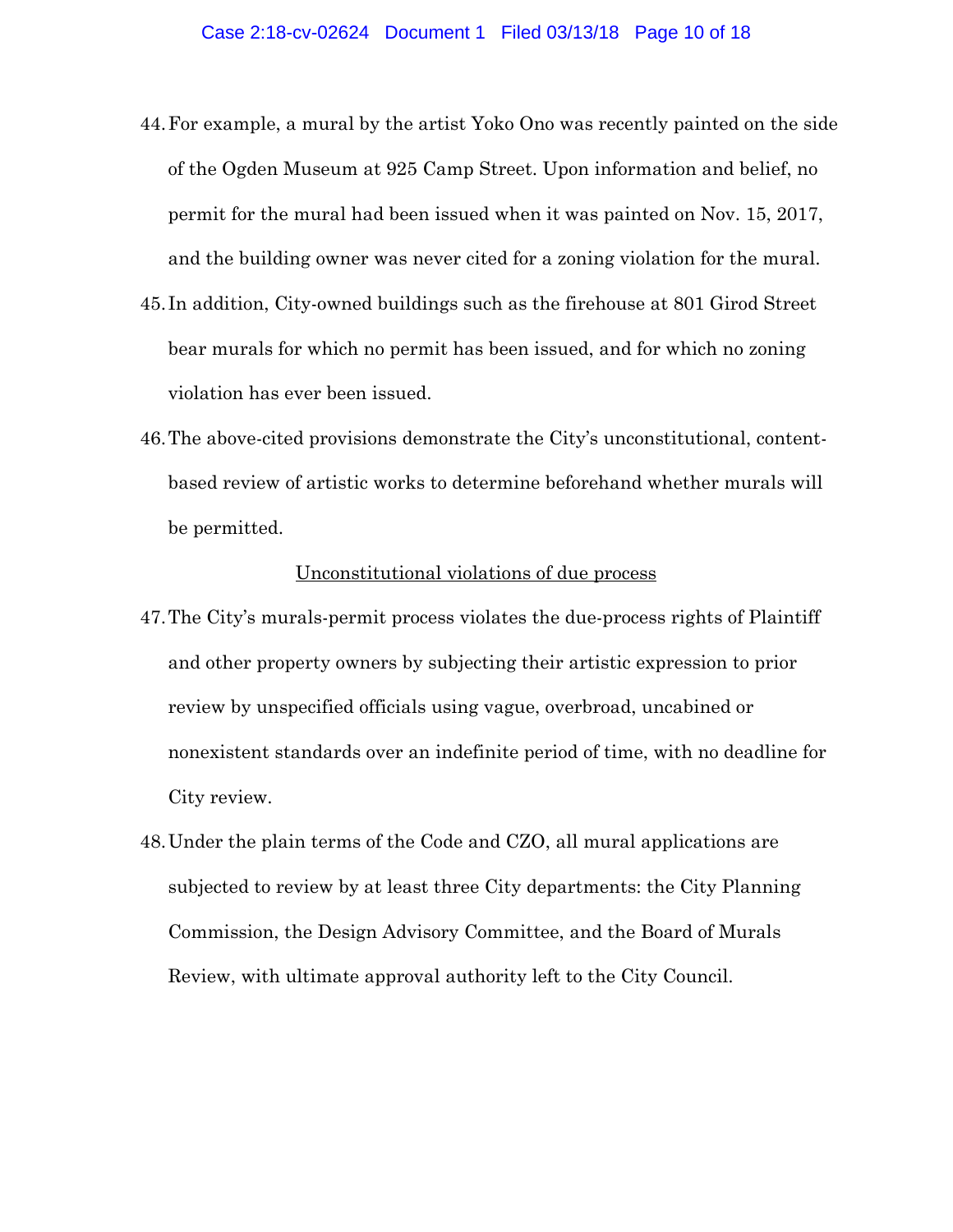- 49.Other than its designation in the Code and CZO, the Board of Murals Review is a mystery. Its authority, guidelines, procedures, membership and governance are undefined.
- 50.Plaintiff has attempted to ascertain this information from the City to no avail.
- 51.The CZO states that the Design Advisory Committee has the power "to make recommendations on development plan and design review applications to the City Planning Commission and/or its staff[.]" CZO § 2.7. Neither the Code nor the CZO defines the membership of the "Design Advisory Committee."
- 52.The "design review process" is purportedly "intended to promote orderly development and redevelopment in the City," according to the CZO, and to assure that such development "occurs in a manner that is harmonious with surrounding properties and neighborhoods, is consistent with the Master Plan, and promotes the general welfare of the City." CZO § 4.5A.
- 53.To that end, the CZO provides various standards to "ensure compatibility of land uses and structures"; "protect and enhance community property values"; "ensure the efficient use of land"; "minimize traffic and safety hazards"; "ensure efficient parking layout"; "minimize environmental impacts"; and "incorporate proper stormwater management and sustainable design techniques." CZO § 4.5A.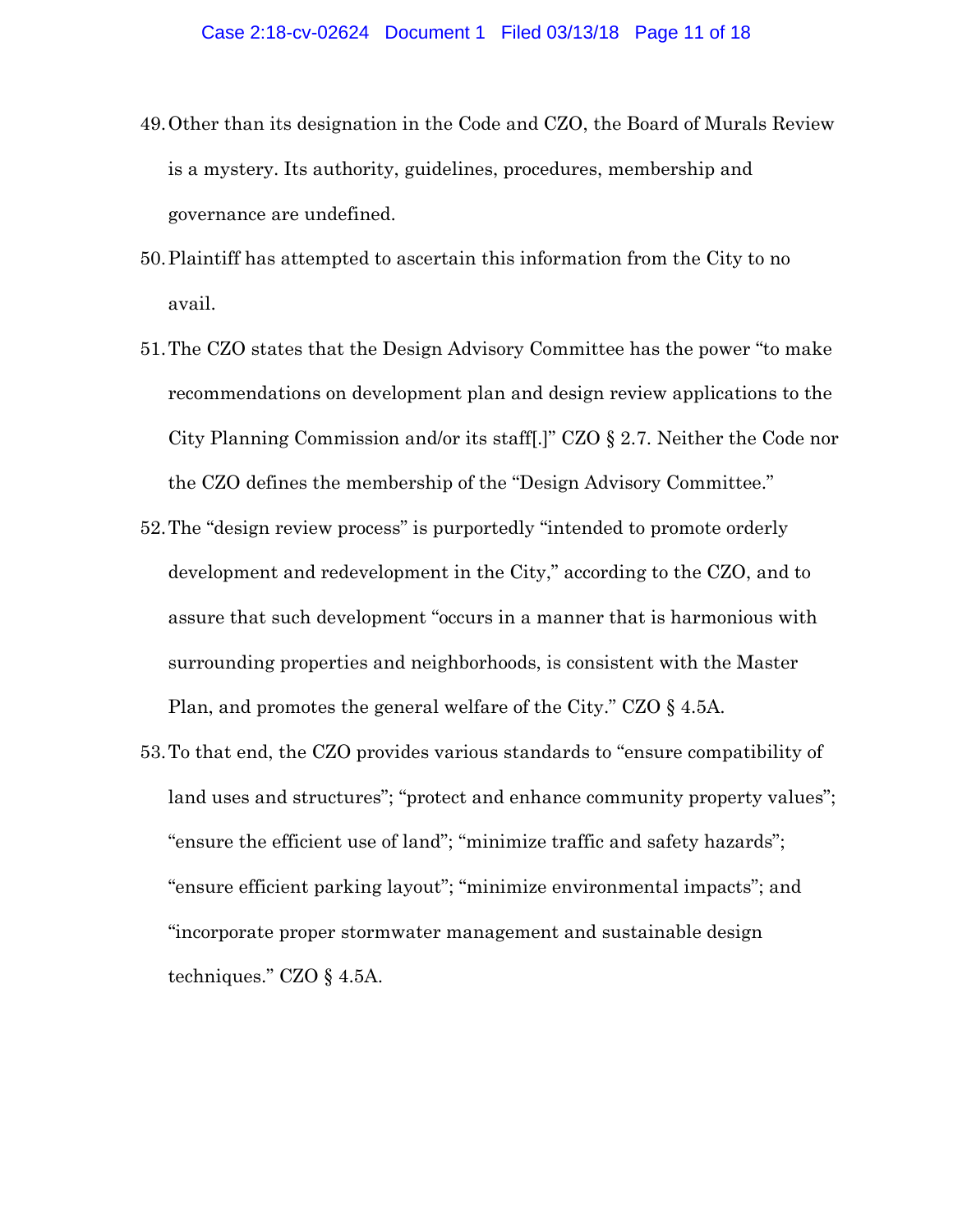- 54.However, the CZO's "design review process" contains no standards relevant to the composition of an artistic mural nor any standards sufficiently specific to provide adequate notice to Plaintiff or other applicants.
- 55. In addition, neither the Code nor the CZO provides a timeline for the muralspermit application's approval.
- 56.Although the CZO specifies that the City Planning Commission "shall conduct a hearing on a proposed zoning amendment" within 50 days from the date the application is docketed, the CZO does not specify a timeline for the City Planning Commission's review of a mural-permit application.
- 57.The City's scheme does not contain or specify standards for murals for the City Planning Commission's review process.
- 58.The City's scheme does not specify a timeline or standards for review by the Design Advisory Committee.
- 59.The Code requires the unspecified "designated agency or organization" chosen by the board of murals review to complete its design review within 45 days and forward its recommendations to the board of murals review, which "may extend the design review beyond 45 days where further examination or architectural design specification is determined necessary[.]" § 134.78-A(6).
- 60.The City Council is required to hold a public hearing and take action "by motion of approval, modified approval, or denial" on a motion within 60 days of a City Planning Commission recommendation. CZO § 4.2.D.4.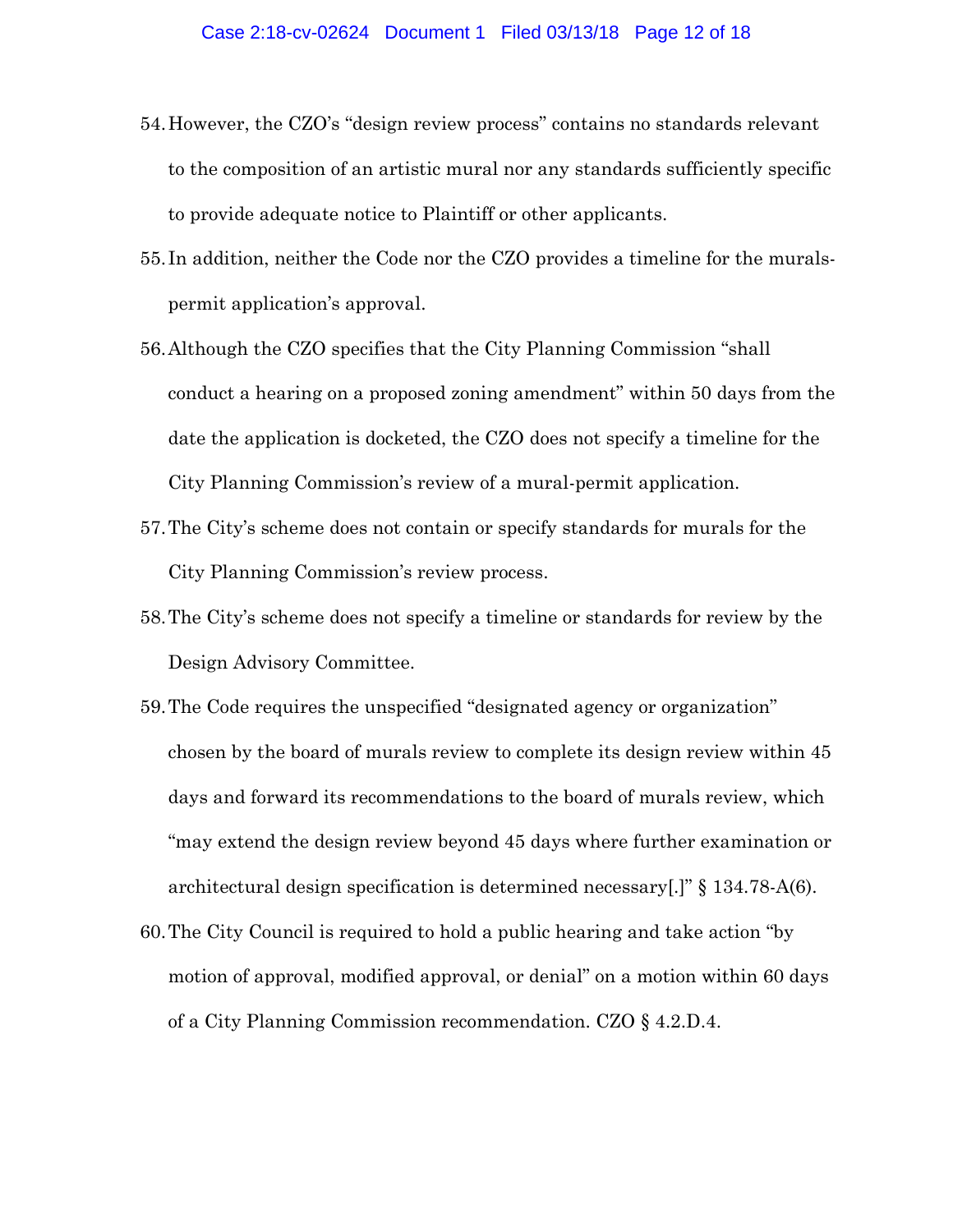- 61.However, beyond the specified 90 days for review by the Board of Murals Review and "designated agency," and the 60 days for a City Council vote, no time limit is proscribed for the permit's approval by other departments.
- 62.Other than the specified action by City Council, the City's scheme does not contain or specify standards for murals for the City Council's approval process.
- 63.Although the City's murals-permit scheme contains some deadlines for internal review of an application, no ultimate timing restrictions exist for the City's final approval or denial. Applications can be held in limbo for an indefinite period of time without action from the City.
- 64.As the above provisions demonstrate, review of a murals-permit application is a completely opaque process involving undefined standards, unspecified government officials, over an unknown period of time, for an undisclosed purpose.
- 65.Plaintiff is therefore without any notice of the substantive violations and procedural regulations that he allegedly breached and for which he now faces criminal sanctions.

### Unconstitutional violations of equal protection

66. In addition to the above-described permit process, the City also engages in selective enforcement of its mural regulations, turning a blind eye to certain artworks that it deems acceptable while charging others with zoning violations.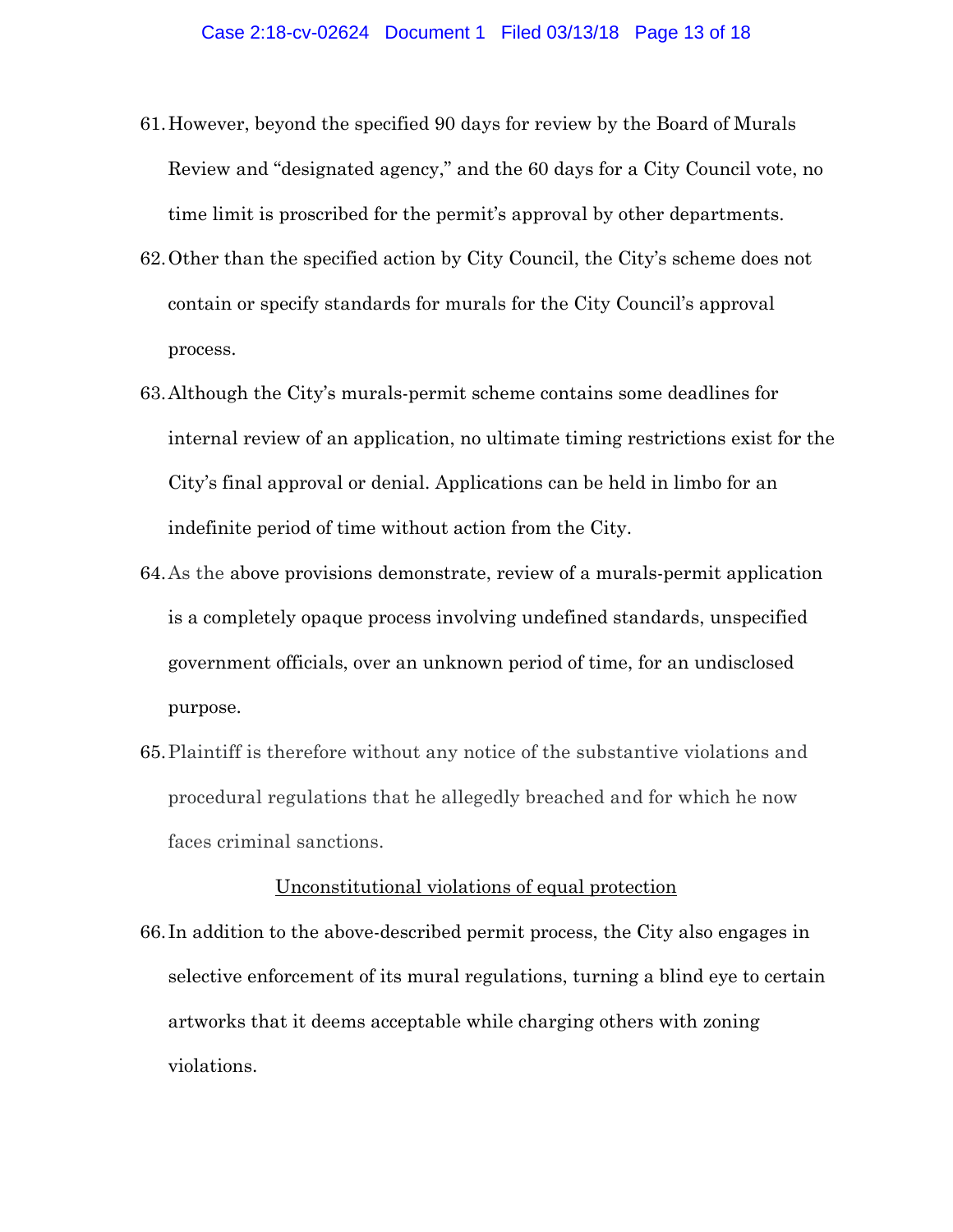- 67.For example, a mural by the artist Yoko Ono was recently painted on the side of the Ogden Museum at 925 Camp Street. Upon information and belief, no permit for the mural had been issued when it was painted on Nov. 15, 2017, and the building owner was never cited for a zoning violation for the mural.
- 68. In addition, City-owned buildings such as the firehouse at 801 Girod Street bear murals for which no permit has been issued, and for which no zoning violation has ever been issued.
- 69.Upon information and belief, longstanding, existing murals have been painted on buildings throughout the City for which no permit has ever been issued, and no notice of violation has ever been issued.
- 70.As the above paragraphs demonstrate, the City is engaged in selective enforcement of its murals-permit scheme, citing property owners for violations only after other residents complain about a mural or a City official makes a subjective determination, unilaterally, that the mural is offensive or objectionable.

## **CAUSES OF ACTION**

#### **FIRST CLAIM**

#### (First Amendment: The scheme is a prior restraint)

- 71.Plaintiff realleges and reincorporates the above allegations.
- 72.The City's murals-permit scheme is a prior restraint on Plaintiff's speech that is presumptively unconstitutional.

### **SECOND CLAIM**

## (The First Amendment: The scheme is a content-based restriction on speech)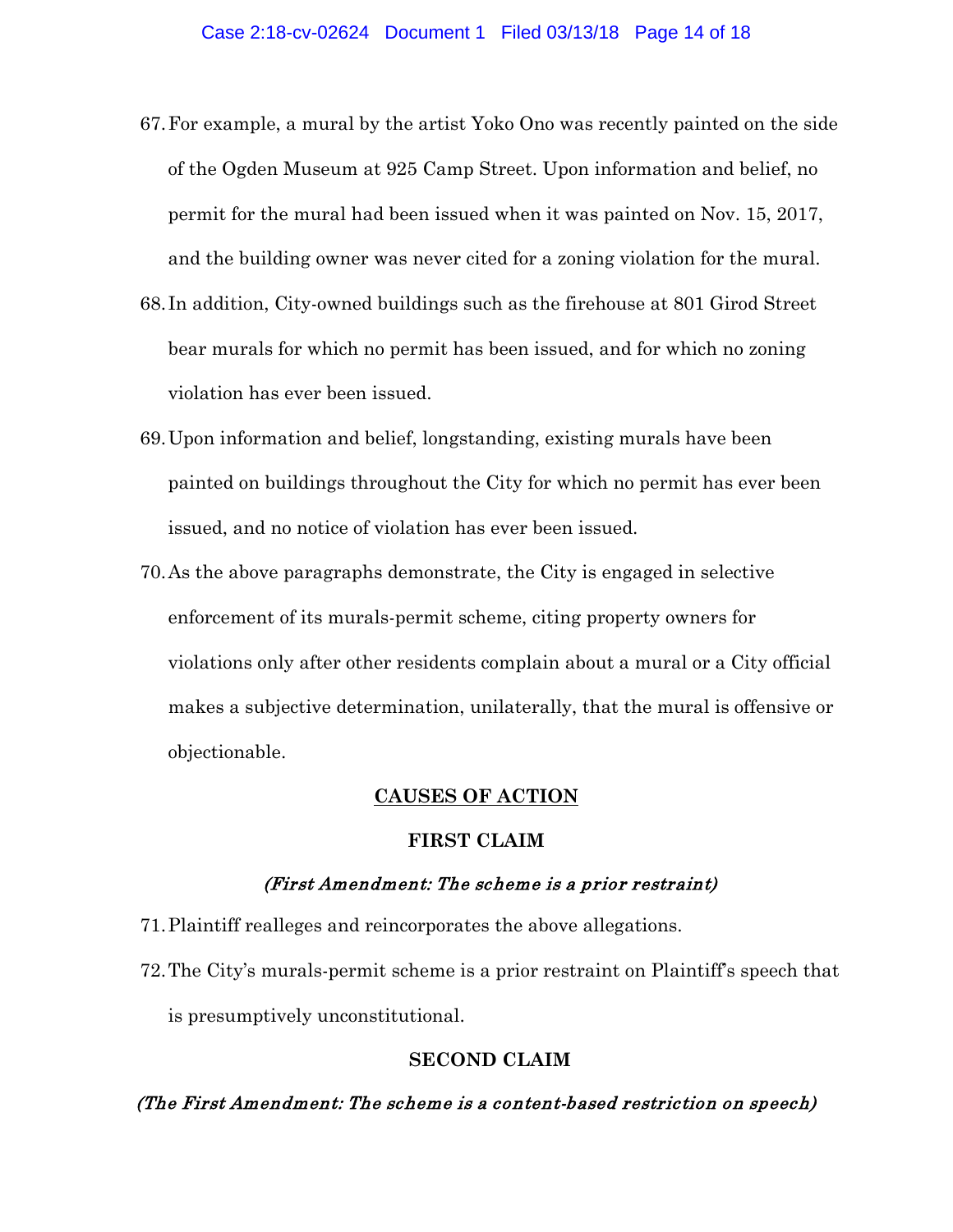- 73.Plaintiff realleges and reincorporates the above allegations.
- 74.The City's murals-permit scheme is a content-based restriction on free speech that infringes on Plaintiff's and other property owners' right to artistic expression.
- 75.The City's murals-permit scheme gives unfettered discretion to various City officials, including the City Council, to approve or disapprove a permit.
- 76.Because the regulatory scheme is content-based, it is subject to strict scrutiny.
- 77.The City has no compelling interest in preventing Plaintiff and other property owners from commissioning, painting, or installing murals on their own properties.
- 78.Even if the City had a compelling interest in regulating murals on private property, its regulatory scheme is not so narrowly tailored that no lessrestrictive measure would satisfy that purported interest.
- 79.As such, the City's murals-permit scheme is unconstitutional under the First Amendment.

## **THIRD CLAIM**

### (Fourteenth Amendment: The scheme violates due process)

- 80.Plaintiff realleges and reincorporates the above allegations.
- 81.The City's murals-permit scheme infringes Plaintiff's freedom of speech and artistic expression and therefore constitutes a deprivation of liberty without due process of law in violation of the Due Process Clause of the Fourteenth Amendment. It is vague, standardless, and gives Plaintiff no notice of what is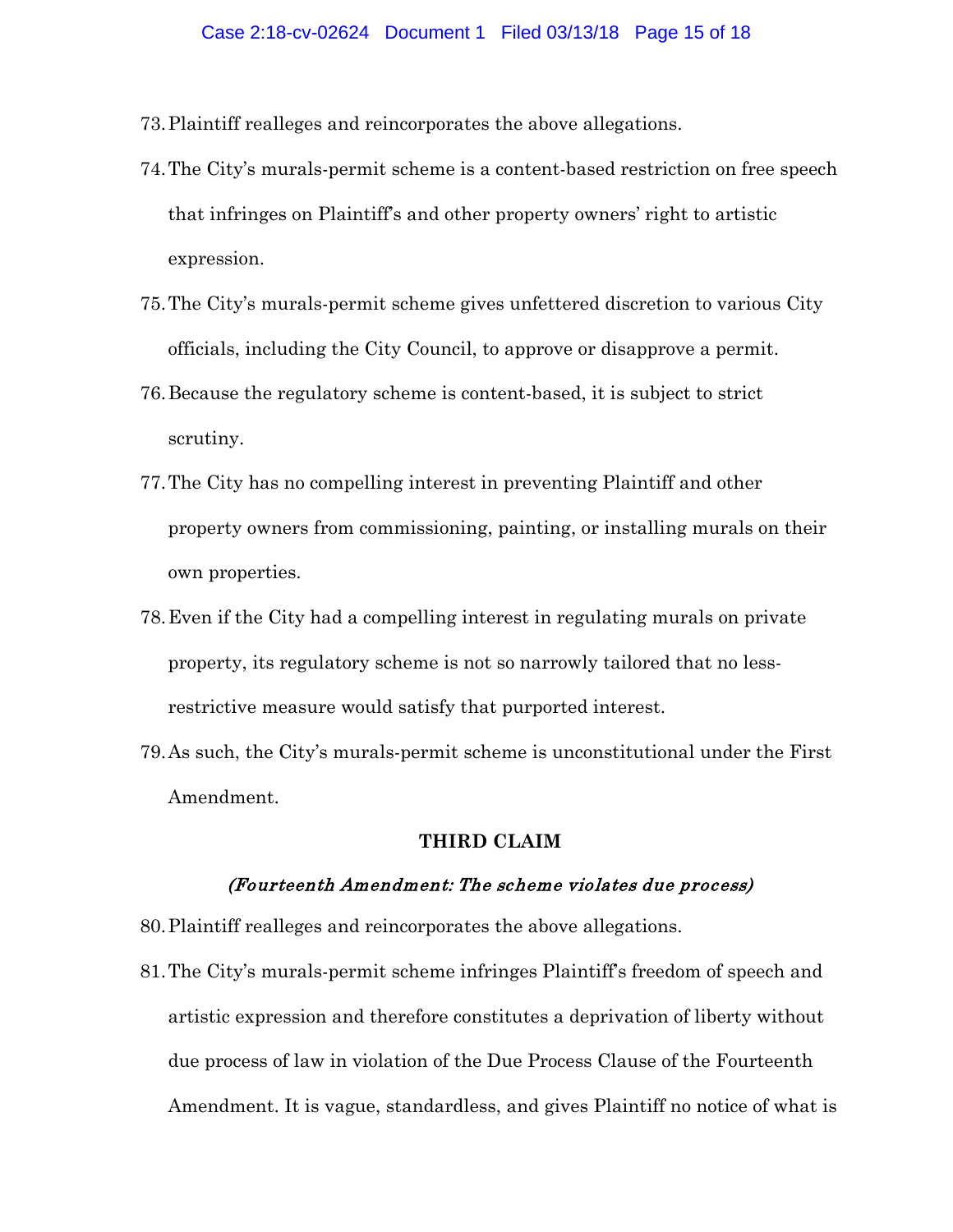allowed and what is prohibited under the law, thereby subjecting Plaintiff to fines and criminal prosecution without due process of law.

#### **FOURTH CLAIM**

### (Fourteenth Amendment: The scheme violates equal protection)

82.Plaintiff realleges and reincorporates the above allegations.

83.The City's murals-permit scheme allows constitutionally protected artwork to be displayed by permit holders but denies expression of this protected form of speech for those who do not hold a permit. Moreover, the City has not applied its scheme to Plaintiff as it has applied it to other similarly situated property owners through its selective enforcement. Freedom of speech is a fundamental right; therefore, strict scrutiny must be applied to survive Equal Protection review. Because Defendant's "interest" in controlling the display of murals is not necessary to further a compelling state interest, the City's murals-permit scheme as applied to Plaintiff violates the Equal Protection Clause of the Fourteenth Amendment.

**WHEREFORE**, on the basis of the foregoing, Plaintiff requests the following:

(1) A preliminary injunction barring Defendant, its officers, agents, agents, affiliates, subsidiaries, servants, employees, successors, and all other persons or entities in active concert or privity or participation with it, from enforcing the murals-permit scheme, Comprehensive Zoning Ordinance §216.V et seq. and Municipal Code § 134-78A et seq.;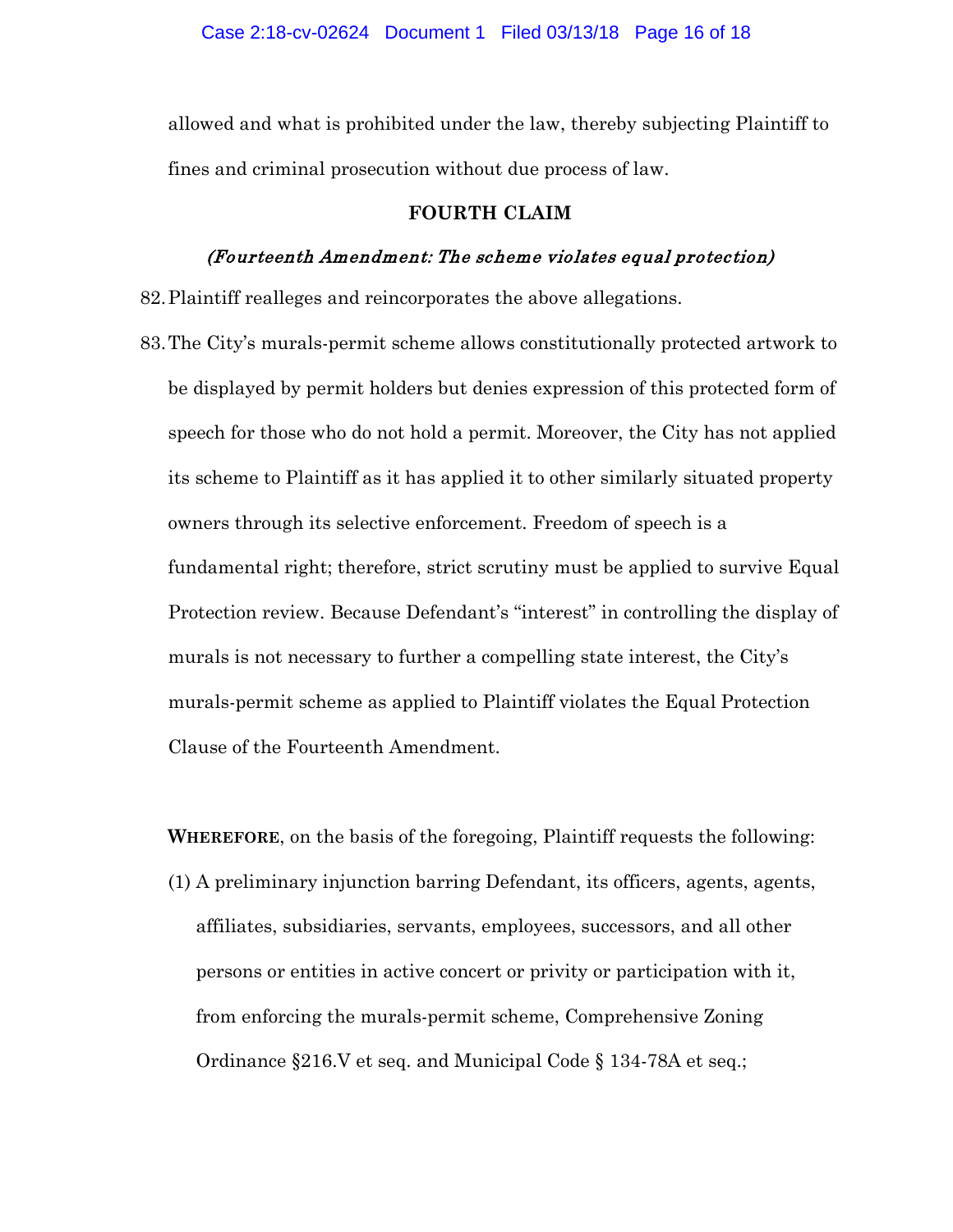(2) After due proceedings, a permanent injunction barring Defendant from enforcing Comprehensive Zoning Ordinance §216.V et seq. and Municipal Code § 134-78A et seq.;

(3) A declaratory judgment that Defendant's actions, policies, and procedures, embodied in the murals-permit scheme, Comprehensive Zoning Ordinance §216.V et seq. and Municipal Code § 134-78A et seq., is an unconstitutional violation of Plaintiff's rights as secured under the free speech clause of the First Amendment of the United States Constitution, as well as the Due Process and Equal Protection clauses of the Fourteenth Amendment of the United States Constitution;

- (4) Reasonable attorney's fees, expenses and costs under 42 U.S.C. § 1988 and and any other applicable law; and
- (5) Any equitable and further relief as the Court deems necessary or proper.

Respectfully submitted by:

/s/ Bruce Hamilton Bruce Hamilton, La. Bar No. 33170 ACLU Foundation of Louisiana P.O. Box 56157 New Orleans, Louisiana 70156 Telephone: (504) 522-0628 Facsimile: (888) 534-2996 Email: [bhamilton@laaclu.org](mailto:bhamilton@laaclu.org)

And

RONALD L. WILSON, La. Bar No. 13575 ACLU Foundation of Louisiana COOPERATING ATTORNEY 701 Poydras Street – Suite 4100 New Orleans, Louisiana 70139 Telephone: (504) 525-4361